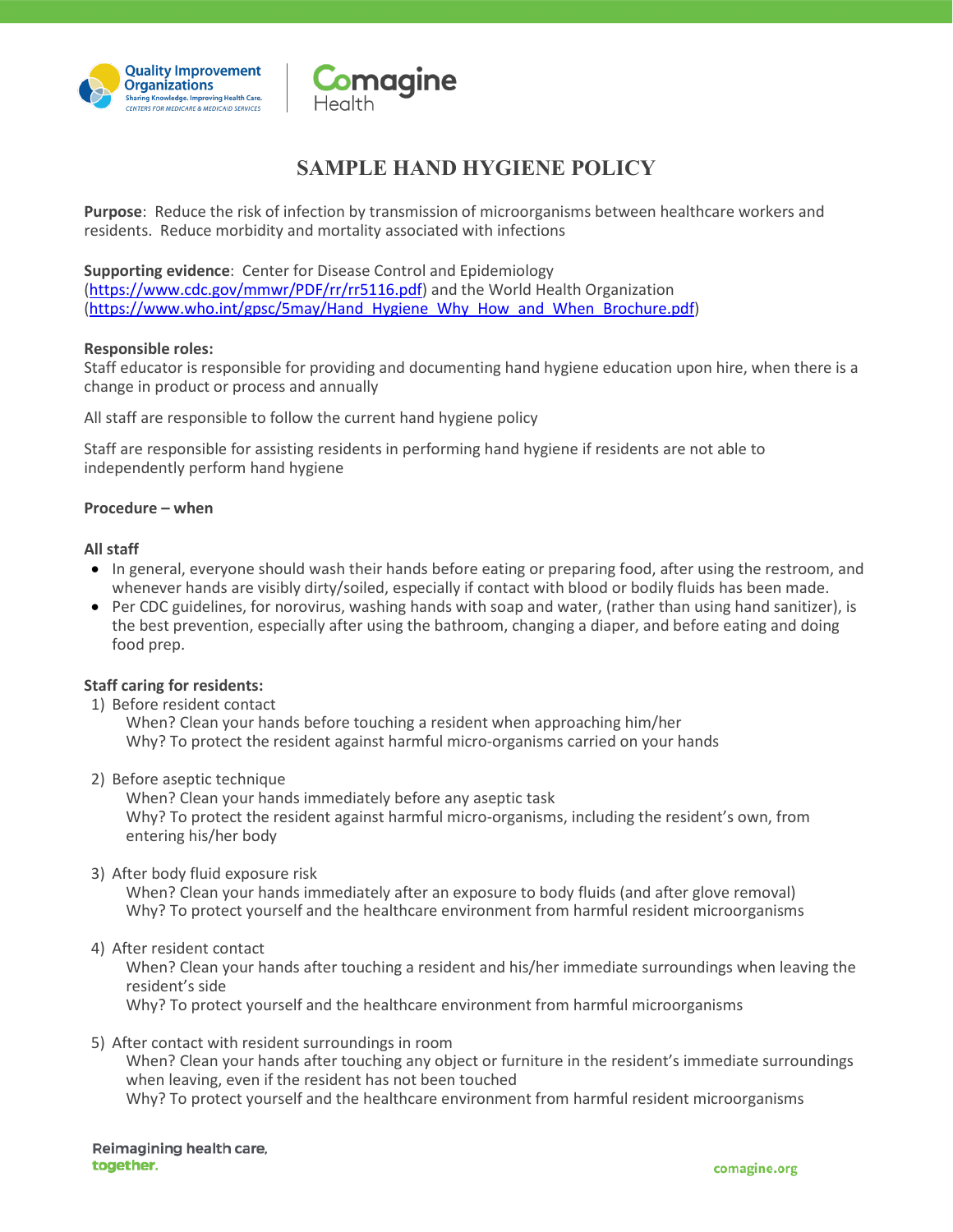## **Procedure – How (see schematic)**

### **Handwashing**

- Stand before the sink, keeping clothes away from sink.
- Turn on water and adjust temperature to warm, wetting your hands and wrists thoroughly under the water, positioning hands and forearms lower than elbows to prevent water flowing from most to least contaminated area.
- Apply 3-5 ml of soap in the middle of your hands and use friction to create a lather, vigorously washing rub soap into palms
	- 1) Right palm over left dorsum with interlaced fingers and vice-versa
	- 2) Palm to palm with fingers interlace
	- 3) Backs of fingers to opposing palms with fingers interlocked
	- 4) Rotational rubbing of L thumb clasped in right palm (and vice versa)
	- 5) Rotational rubbing, backward and forward, with clasped fingers of right hand in left palm and vice versa
- With a clean paper towel or towel, blot your hands from your fingers to your wrists and forearms.
- Turn off the water using a paper towel to avoid contaminating your hands and throw the paper towel into the trash.
- If you touch the sink or faucets with your hands, repeat the handwashing procedure.

#### **Alcohol Based Sanitizer**

- Apply product to palm of one hand and rub hands together
- Rub all surfaces of hands as noted above until hands are dry (about 30 seconds).

#### **Nail Etiquette**

- Artificial and gel nails are not allowed on direct care staff
- Nails must be <1/4 inch in length

#### **Products**

- Alcohol based sanitizer must be 60-95% alcohol
- Soap and paper towels are available at all hand washing stations
- Alcohol based hand rub is available in resident care areas per risk assessment

#### **Education**

- Staff will be educated on hire, if there is a change in policy and annually
- Residents will receive education on how to perform hand hygiene

#### **Evaluation**

• Hand hygiene will be audited and feedback will be provided to staff each quarter

#### **Resources:**

- WHO moments for hand hygiene: [https://apps.who.int/iris/bitstream/handle/10665/78060/9789241503372\\_eng.pdf;jsessionid=7542ABF802](https://apps.who.int/iris/bitstream/handle/10665/78060/9789241503372_eng.pdf;jsessionid=7542ABF80278A97C5C8B293282CBAA9E?sequence=1) [78A97C5C8B293282CBAA9E?sequence=1](https://apps.who.int/iris/bitstream/handle/10665/78060/9789241503372_eng.pdf;jsessionid=7542ABF80278A97C5C8B293282CBAA9E?sequence=1)
- Method:
	- o Hand rub: [https://www.who.int/gpsc/5may/How\\_To\\_HandRub\\_Poster.pdf?ua=1](https://www.who.int/gpsc/5may/How_To_HandRub_Poster.pdf?ua=1)
	- o Handwash: [https://www.who.int/gpsc/5may/How\\_To\\_HandWash\\_Poster.pdf?ua=1](https://www.who.int/gpsc/5may/How_To_HandWash_Poster.pdf?ua=1)
	- o Posters: [https://www.who.int/gpsc/5may/How\\_To\\_HandRub\\_Poster.pdf?ua=1](https://www.who.int/gpsc/5may/How_To_HandRub_Poster.pdf?ua=1)